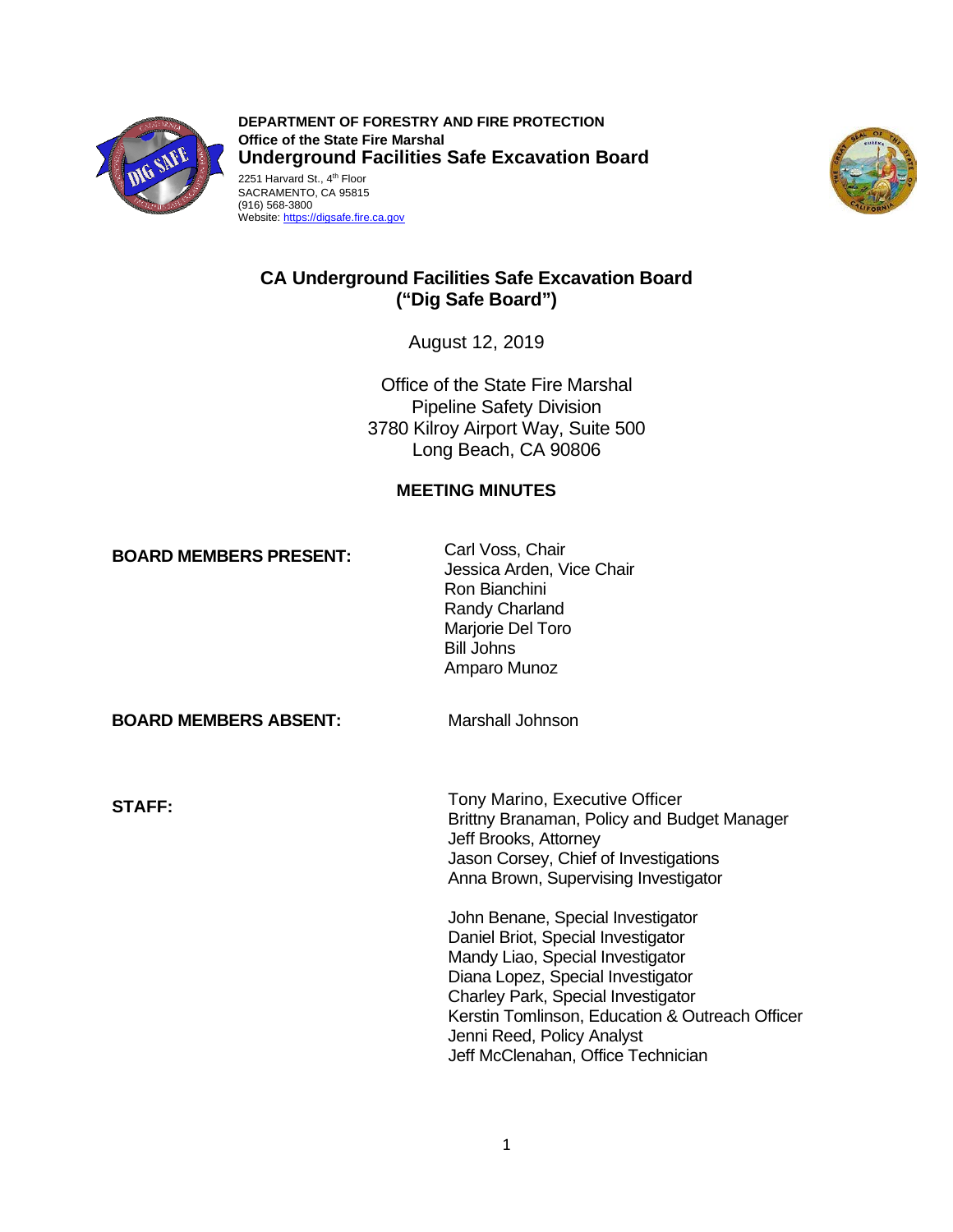August 12, 2019 9:00 a.m.

Office of the State Fire Marshal Pipeline Safety Division 3780 Kilroy Airport Way, Suite 500 Long Beach, CA 90806

\_\_\_\_\_\_\_\_\_\_\_\_\_\_\_\_\_\_\_\_\_\_\_\_\_\_\_\_\_\_\_\_\_\_\_\_\_\_\_\_\_\_\_\_\_\_\_\_\_\_\_\_\_\_\_\_\_\_\_\_\_\_\_\_\_\_\_\_\_\_

### **OPEN SESSION**

Chair Voss called the meeting to order at 9:01 a.m.

# **Agenda Item No. 1: Executive Officer's Report**

Executive Officer Tony Marino explained emergency procedures in the office.

 Kerstin Tomlinson, Education and Outreach Officer, provided the Education and Outreach Meeting in September, and current participation in the Education and Outreach survey Report for the past month: a review of the recent California Regional Common Ground Alliance ("CARCGA") mock strike event in southern California, the upcoming Education & Outreach designed to identify stakeholder ideas on impactful educational methods and available outreach opportunities the Board could pursue.

 Executive Officer Marino discussed the development of operational policies and procedures for staff.

Chair Voss asked for comments from the Board. There were none.

Chair Voss asked for comments from the public. There were none.

# **Agenda Item No. 2: Board Member Public Engagement Reports**

Chair Voss asked for Board member engagement reports. There were none.

Chair Voss asked for comments from the public. There were none.

# **Agenda Item No. 3: Common Ground Alliance Presentation**

Attendee: Michele Moe, Director, Infrastructure Resources

 Ms. Moe presented on behalf of the Common Ground Alliance ("CGA") national conference on what to expect at the 2020 conference and the possibility for Board participation.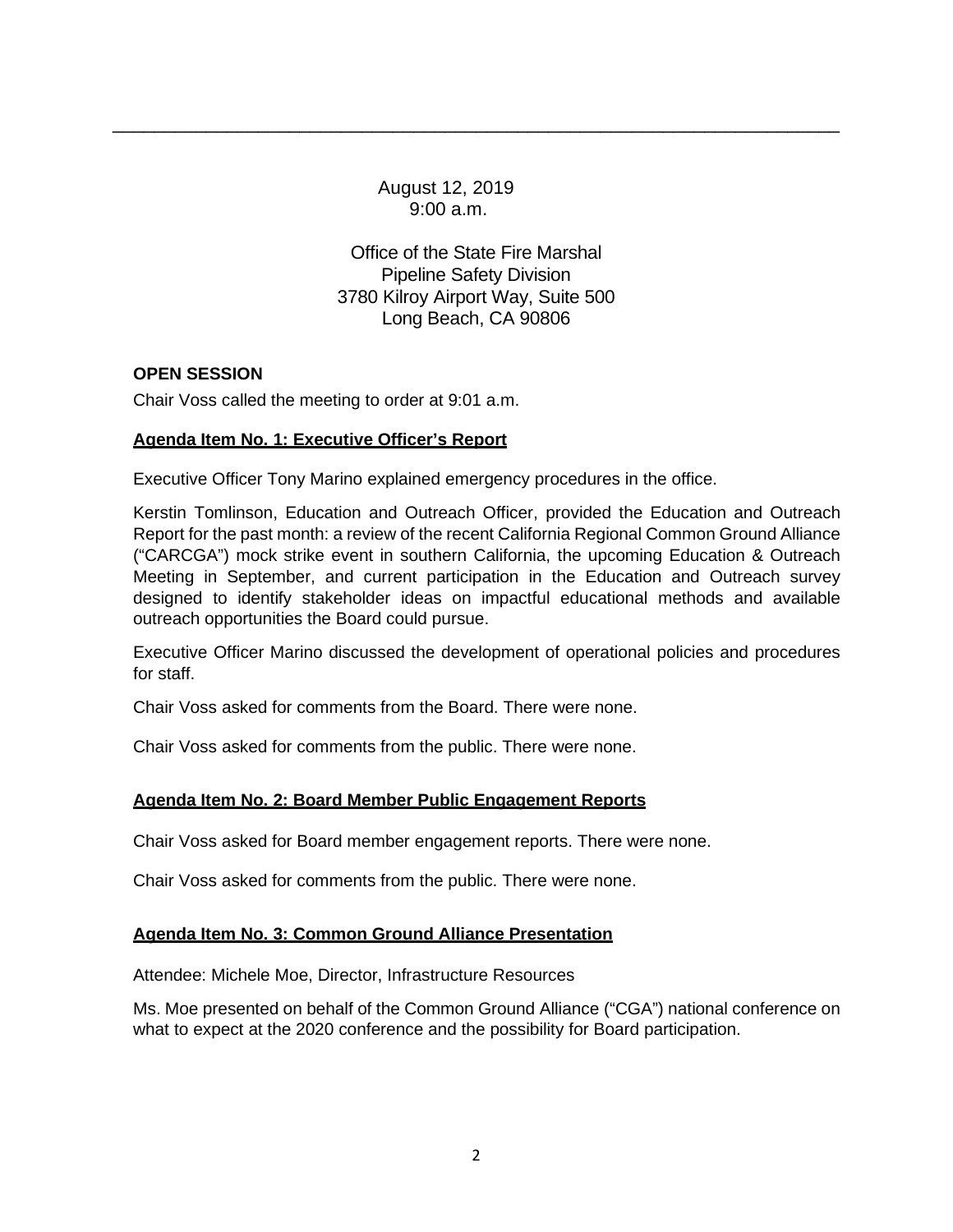Board members and staff discussed potential topics to workshop, such as AB1166 and electronic positive response, and ticket response codes.

Chair Voss asked for an update on AB1166.

 Executive Officer Marino reviewed the "Support if Amended" vote passed by the Board, next steps for the bill's progress, potential timeline facing the Board for regulating if the bill if passed.

 Board Members, staff, and the representative for the CGA conference discussed timelines for the Board's involvement and framing of the topics.

Chair Voss asked for additional comments from the Board. There were none.

Chair Voss asked for comments from the public. There were none.

# **Agenda Item No. 4: Update on Education In-Lieu of Fines Course Development**

 Kerstin Tomlinson, Education and Outreach Officer, presented an update on the development of course in-lieu of fines, including background information on the course case studies, research performed by staff, course video development, and the timeline for completion. Chair Voss asked for comments from the Board.

Members discussed the duration of the course in the classroom.

Vice Chair Arden and Executive Officer Tony Marino discussed looking into the possibility of Continuing Education Credits ("CEUs").

Chair Voss asked for additional comments from the Board. There were none.

Chair Voss asked for comments from the public. There were none.

(Meeting recessed at 10:10 a.m. and resumed at 10:27 a.m.)

### **Agenda Item No. 5: Presentation of Select Preliminary Investigations**

 Chief of Investigations Jason Corsey presented an issue of timely responses from stakeholders.

 guardrails, including the conditions of the day, operator response, unresponsiveness on the Charley Park, Special Investigator presented a preliminary case regarding a job installing part of the excavator, and a timeline of repairs.

Chair Voss asked for comments from the Board.

 Board members and staff discussed the extent of information in the timeline, photos of the incident, the structure and formatting of investigation reports, the types of incidents under investigation such as an incident of consequence as opposed to no-ticket/no response investigations, and the origin of the maps included in the presentation.

Chair Voss asked for additional comments from the Board. There were none.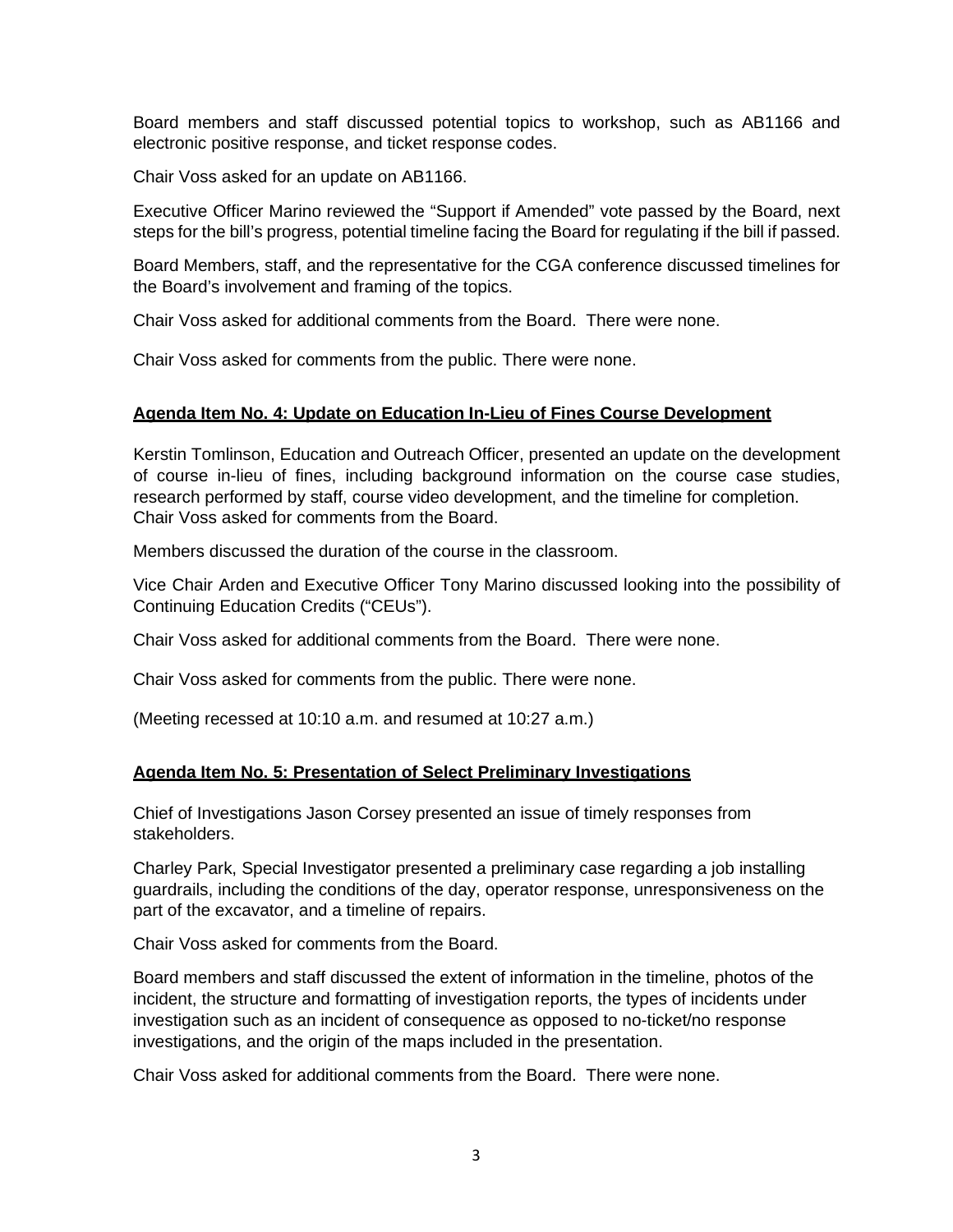Member Voss asked for comments from the public.

A member of the public commented on the National Transportation Safety Board ("NTSB") reviews and investigations.

 Mandy Liao, Special Investigator, presented a preliminary case regarding a residential gas line hit, and a delay in an interview with the third-party locator and gas company that has been pursued unsuccessfully for 90 days.

 relevance of this fact in deliberating or referring a case. Chief Corsey and Attorney Jeff Brooks discussed the delay in communications and the

Chair Voss asked for comments from the Board.

Members and Executive Officer Marino discussed the powers of the board in investigations, review of these issues by staff, the NTSB, expectations for cooperation with the Board, and questions of culpability in locate and marking activities.

Chair Voss asked for comments from the public. There were none.

(Meeting recessed at 11:50 a.m. and resumed at 1:30 p.m.)

 John Benane, Special Investigator, presented a preliminary case regarding a gas line strike involving a facility with shallow cover, extreme weather conditions, a lack of ticket, and the practices of Fire Departments conducting excavation.

Chair Voss asked for comments from the Board.

 of the case, fire management practices, the relevance of a ticket to discovering the depth of Members and staff discussed the erosion of cover over the years, clarifications on specifics cover, the accuracy of locating equipment to depth, field meetings, and the definition of excavation.

Chair Voss asked for comments from the public.

Members of the public commented on homeowner activities and tickets, high-priority lines and the involvement of multiple agencies, clarifications on 4216 with regard to homeowners, and challenges involved with shallow cover on facilities.

 functioning as a contractor, enforcement as opposed to education efforts, and the need for Board Members and staff discussed the jurisdictional framework of 4216, a homeowner education regarding shallow cover and the definition of excavation.

Chair Voss asked for additional comments from the Board. There were none

Chair Voss asked for additional comments from the public. There were none.

### **Agenda Item No. 6: Discussion on Board Strategic Planning**

 Reporting and Results Act, elements of strategic planning of the Board to date, a possibility to frame the discussion in terms of one's legacy, as well as topics with repeated frequency in Executive Officer Tony Marino presented an overview of strategic planning, the Government Board discussions, such as mapping issues and overlooked influences on damage outcomes.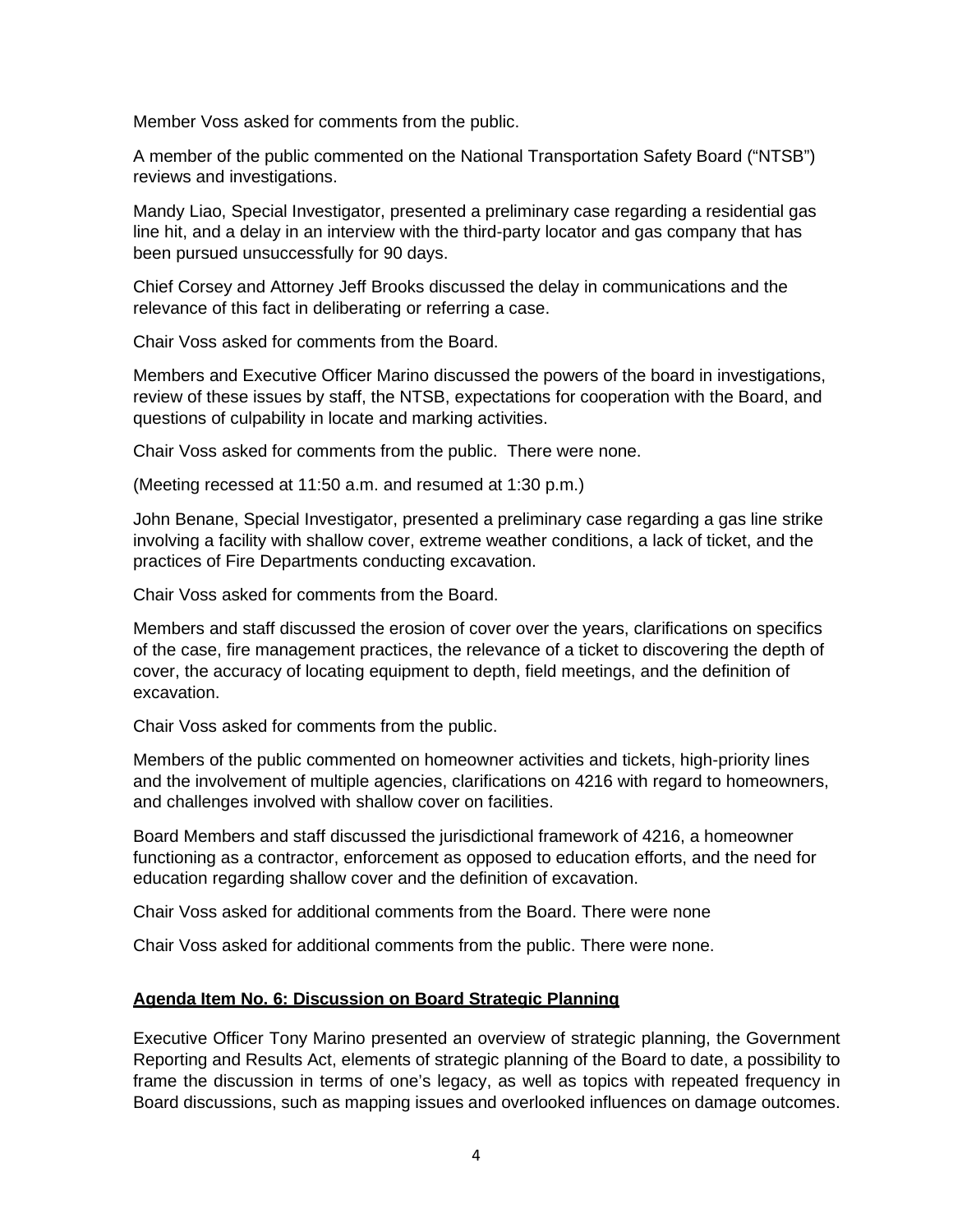specific sectors of the workforce; the evolution of educational programs and materials to committed to an available documented resource; the Board's toolbox for compelling documents of the Board and it's mission; training of new excavators; identification of trends and issues owners to start the ticketing process earlier; concerns regarding monument destruction and the Board's authority over that; a list of repeat violators as an enforcement tool; technology potentials in ticketing workload; learning best practices from other states and countries with Board members discussed ideas concerning Public Service Announcements; outreach to maintain relevancy; media campaigns; outreach to cities; a loophole in the information in-lieu of markings section of 4216.3; the aging out of the labor force and their knowledge base being and support from stakeholders, specifically via timelines and consequences; communication and diligence on the part of project owners with respect to locating on maps and plans; visibility through investigation; increasing public education; complaints and repeated violations of 4216; proactivity of the board in ideas of the group and stakeholders without having to go through the Legislature; concern for addressing ambiguities in 4216; the ticketing process with regard to permitting; possibility for the regional notification centers to be a public entity under the Board's authority; public recognition of the Board and it's functions; considerations of locator workload and the time to locate in the field; parameters that would encourage excavators and project regard to the use of technologies without creating new problems.

Executive Officer Marino summarized the input provided by the Board.

Chair Voss asked for comments from the public.

A member of the public commented on related industry associations that may be resources.

Chair Voss asked for additional comments from the Board. There were none.

Chair Voss asked for additional comments from the public. There were none.

#### **Other Business**

None.

### **Public Comment**

Chair Voss asked for comments from the public.

A representative from West Valley Construction inquired about the Board's meeting schedule for 2020.

Chair Voss asked for additional comments from the public. There were none.

#### **Adjournment**

The meeting adjourned at 3:04pm.